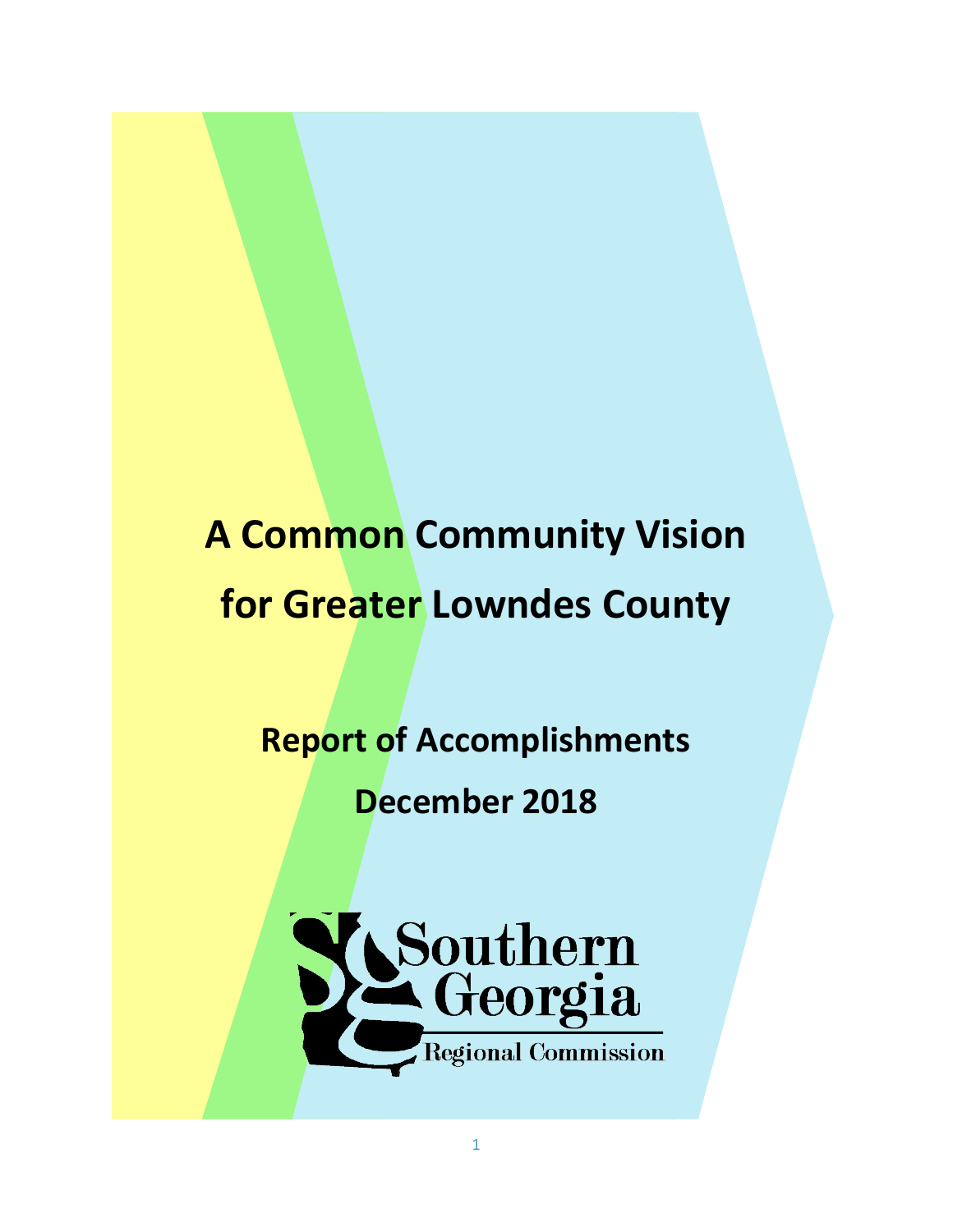# **A Common Community Vision for Greater Lowndes County**

Prepared by the Southern Georgia Regional Commission, the designated Metropolitan Planning Organization for the Valdosta Urbanized Area.

> Adopted: January 2014 Annual Report of Accomplishments: December 2018



www.sgrc.us

*The contents in this publication reflect the views of the author(s), who is (are) responsible for the facts and accuracy of the data presented herein. The opinions, findings, and conclusions in this publication are those of the author(s) and do not necessarily reflect those of the Department of Transportation, State of Georgia, the Federal Highway Administration, or the Federal Transit Administration. This publication does not constitute a standard, specification or regulation.* 

*This document is prepared in cooperation with the Georgia Department of Transportation, the Federal Highway Administration and Federal Transit Administration.*

*VLMPO fully complies with Title VI of the Civil Rights Act of 1964 and related statutes and regulations in all programs and activities. VLMPO's website (www.sgrc.us/transportation) may be translated into multiple languages. Publications and other public documents can be made available in alternative languages or formats, if requested.*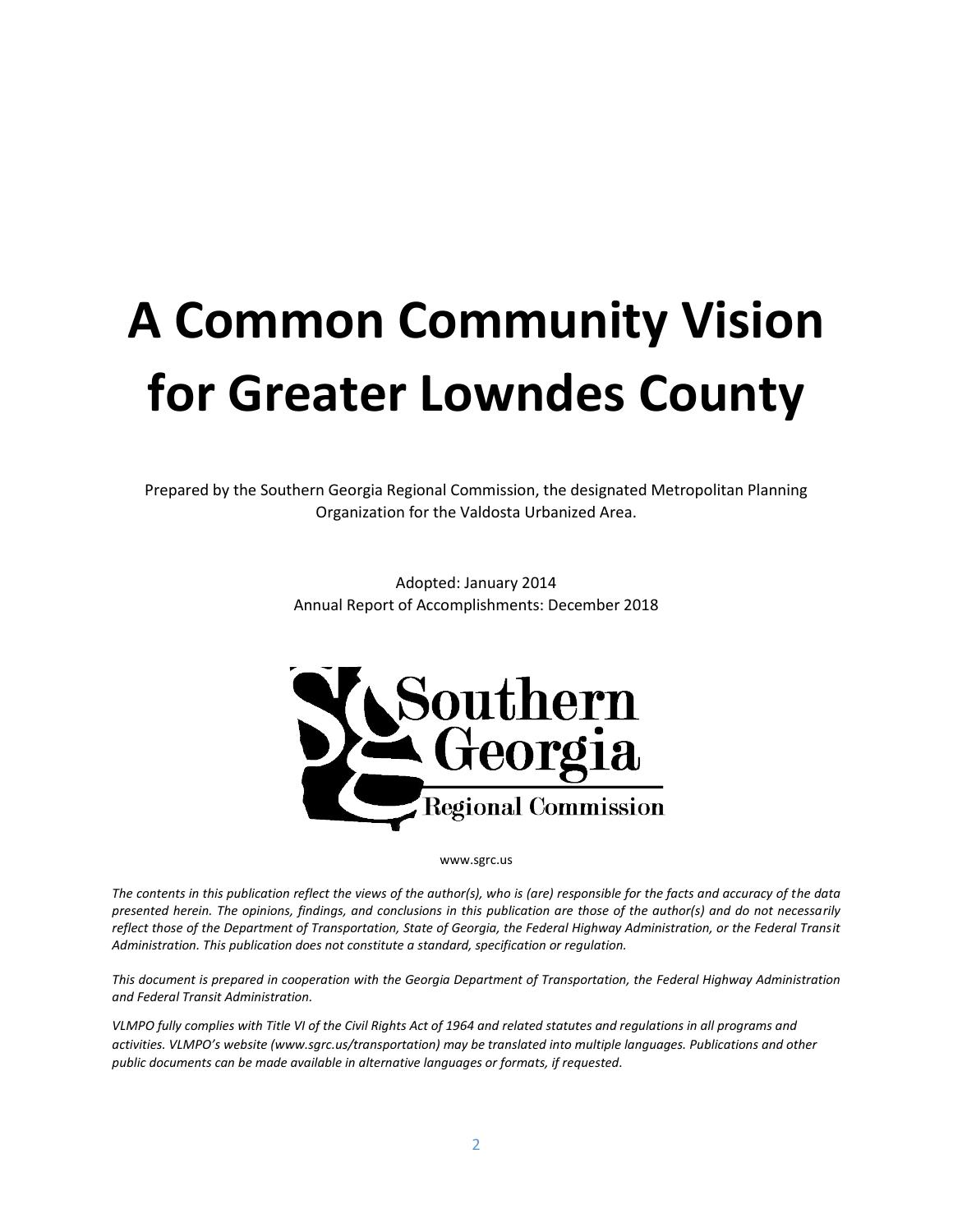#### Background and Introduction

The Valdosta-Lowndes Metropolitan Planning Organization is a federally designated regional transportation planning agency responsible for ensuring that existing and future expenditures for transportation projects and programs be based on a continuing, cooperative and comprehensive (3-C) planning process. Valdosta-Lowndes Metropolitan Planning Organization (VLMPO) is a transportation policy-making body made up of representatives from the local governments and transportation agencies with authority and responsibility in the metropolitan planning area.

One of the primary responsibilities of an MPO is to develop, and periodically update, a long-range transportation plan for the metropolitan area covering a planning horizon of at least twenty years that fosters (1) mobility and access for people and goods, (2) efficient system performance and preservation, and (3) good quality of life. The Valdosta-Lowndes MPO completed the required update of its long range transportation plan (LRTP), titled The 2040 Transportation Vision Plan, on September 2, 2015. The initial phases of this update process began in early 2013 with the Common Community Vision. In 2018 the VLMPO kicked off the development of the 2045 Transportation Vision Plan which continues to build on the successes of the Common Community Vision.

Prior to the initiation of the LRTP update process, it came to the attention of MPO staff that several other community-wide planning efforts would be underway during the same time period (2013 – 2016). These efforts included the update of the Greater Lowndes County Comprehensive Plan and the City of Valdosta Housing Plan update, among others. In addition, there are over twenty strategic and comprehensive plans guiding the growth and development of local governments, organizations and agencies in Lowndes County. While these local plans cover vastly different subject material, there is a great deal of overlap in the goals, objectives and policies contained in the plans. However, no centralized effort was made to ensure coordination or consistency between the different plans, even though there are common themes and categories within them all.

Consequently, the 20-plus plans that govern the growth and development of our communities, health organizations, schools, universities, economic development agencies and many other institutions do not follow any common vision or goals. Staff and local officials felt that part of the update of the LRTP should include the review of local plans and the development of a common vision that could be utilized to unite all local planning efforts. This common vision became known as the Greater Lowndes County Common Community Vision. It involved a thorough and comprehensive review, analysis and public outreach effort to ensure the development of a current, comprehensive and coordinated vision and set of goals for the community.

By establishing a single set of goals that all local organizations may incorporate into their plans, the Common Community Vision provides a unified vision to the community. As a result, all those organizations are guided toward a common approach to local growth and development. Moving forward under these goals, all organizations work together toward the improvement of the community. These common goals also fulfill the requirements of the Georgia Department of Community Affairs (DCA) Rules for Comprehensive Planning and the eight Emphasis Areas required for local Long Range Transportation Plans by the Federal Highway Administration (FHWA).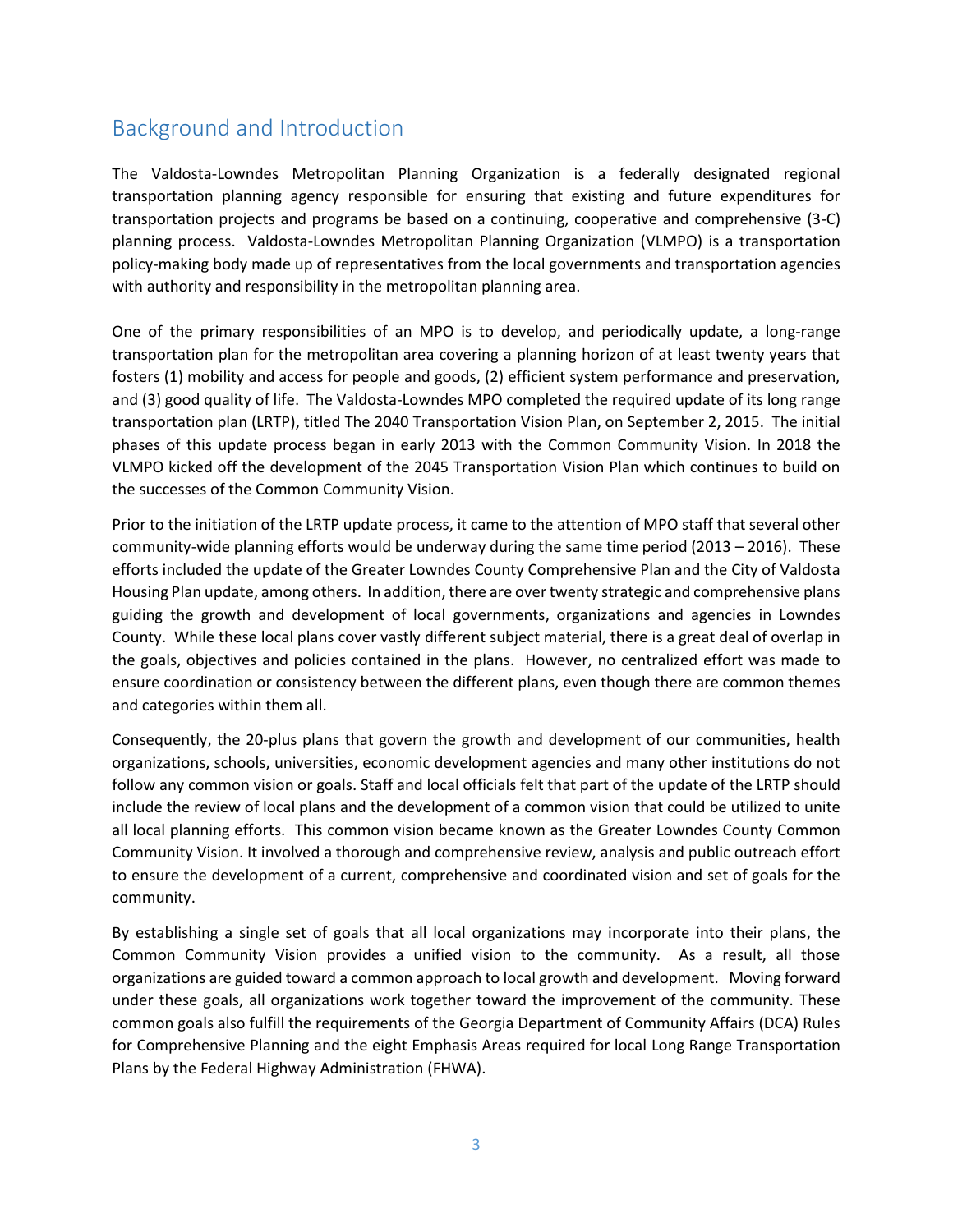#### Common Community Vision

### A resilient community where partnerships and coordination promote regional success in economic development, education, infrastructure, and a high quality of life.

The purpose of a Common Community Vision is for the local governments and agencies to implement their own mission as it relates to the Vision and aspirational goals identified here. Knowing that each organization has a different mission, it will be up to all to work collaboratively to reach the goals the community sets for itself. For instance, the Valdosta-Lowndes MPO is a transportation planning organization that can have little impact on housing policy or cultural resources. However, transportation planning can greatly influence economic development, land use and safety. Ultimately, it will be the responsibility of community and organization leaders to take their part of the Common Community Vision and implement it.

It is recommended that each local government and other local organizations review this Common Community Vision and their own plans and policies to determine how they can best work to achieve this Vision. The review should result in the organization selecting which goals it can have an impact on, and which goals it can cooperatively implement throughout the community. Local organizations and governments are encouraged to modify the language (but not the spirit or intent of the goals) and change strategies as needed in order to reach these goals and to better fit the mission of the agency as it works to implement positive changes in the community.

The Valdosta-Lowndes MPO, as a regional decision-making body that provides a forum for regional discussion of various topics, encourages the use of this Common Community Vision as a guiding document for local organizations to strive for and to achieve for the success of the entire community.

#### Annual Report of Accomplishments

This document is a one-year report of the accomplishments that have been made towards achieving the Common Community Vision. Various efforts that are already in progress to help meet our goals and vision are highlighted here. Press releases and other news reports are used to document these efforts and can be retrieved by the reader via hyperlinks.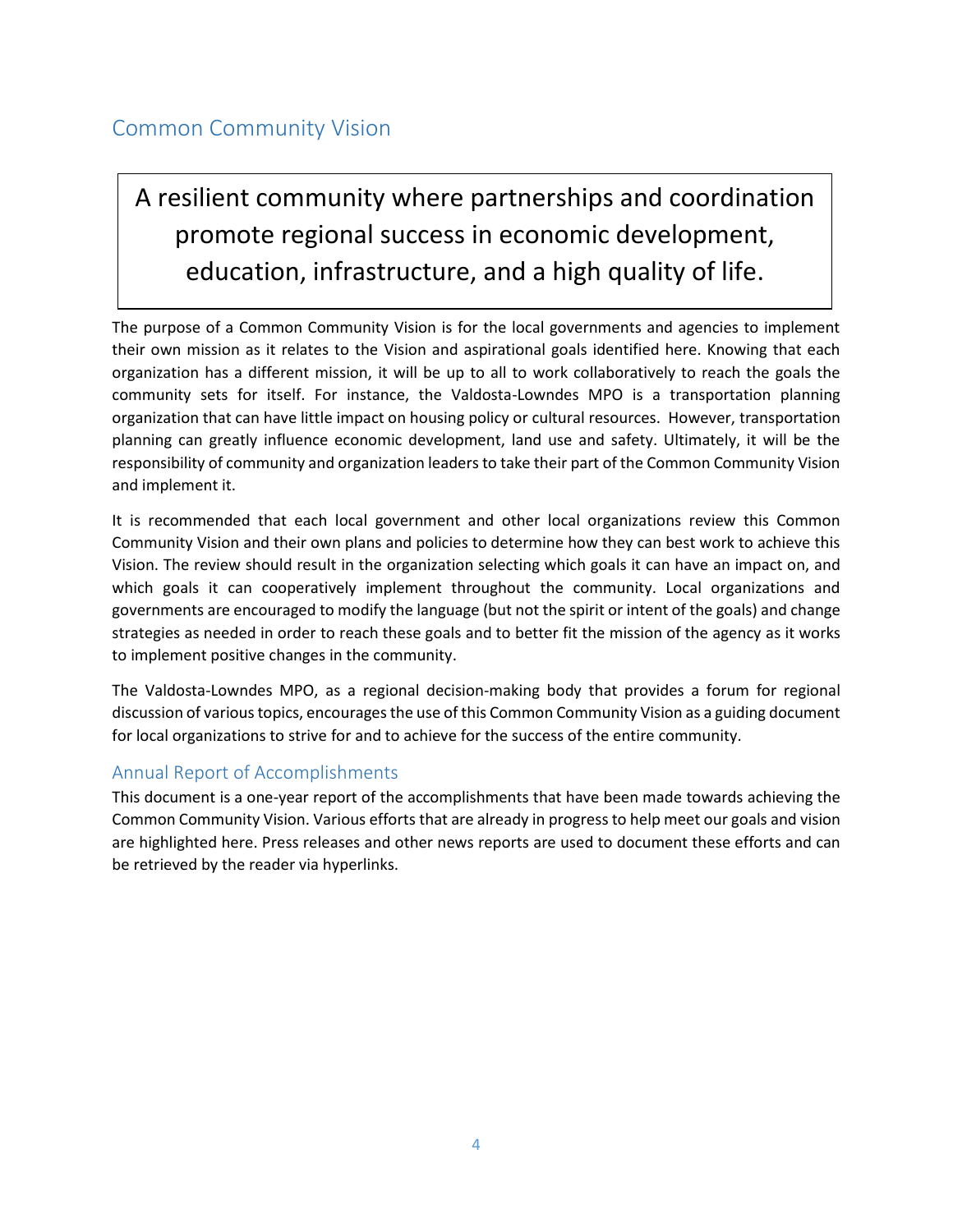#### Report of Accomplishments

- *1. Promote and support our vital regional economic engines in collaboration with public and private sector partners.*
	- The economic engines of the Valdosta and Lowndes County community have been centered on the military, education, and healthcare for many years. As the community continues to grow and become more diverse the investment in other economic drivers is evident in the amount of economic impact parks have in the community.
		- [Leadership Moody Learns About Economic Development](http://www.buildlowndes.com/news/article/leadership-moody-learns-about-economic-development)
		- **.** [South Georgia Loves Moody Week](https://www.valdostacity.com/south-georgia-loves-moody-week)
		- [Working to Play: Parks Boost Economic Growth, Quality of Life](https://www.tiftongazette.com/news/working-to-play-parks-boost-economic-growth-quality-of-life/article_89bd33c6-1322-11e7-abe2-f3ebe8c245e1.html)
- *2. Provide coordinated, affordable and accessible workforce training opportunities for all that are interested in furthering their technical career skills through public and private resources and partnerships that provides for a 21st Century workforce.*
	- The Valdosta and Lowndes County community have worked hard to grow and retain businesses and jobs that are already in the community through innovative educational offerings for mid-career professionals as well as on-the-job training for high school students learning about how local government works.
		- [BRAT Hosts Manufacturing and Industry Excellence Leadership Luncheon](http://www.buildlowndes.com/news/article/brat-hosts-manufacturing-and-industry-excellence-leadership-luncheon)
		- [Ten VHS Seniors Graduate from City's GPP Program](https://www.valdostacity.com/ten-vhs-seniors-graduate-from-city%E2%80%99s-gpp-program)
- *3. Develop basic transportation and utility infrastructure (roads, public transit, water, sanitary and storm sewers, power, telecommunications, etc.) that promotes economic development and private sector investment.* 
	- The City of Valdosta has worked recently to improve the flow of traffic around the community to improve traffic around many popular destinations.
		- [City Reveals Traffic Improvements for Busy Mall-Area Intersections](https://www.valdostacity.com/city-reveals-traffic-improvements-for-busy-mall-area-intersections)
		- [Valdosta Traffic Management Upgrading Traffic Lights](https://www.valdostacity.com/valdosta-traffic-management-upgrading-traffic-lights)
- *4. Support communitywide partnerships that encourage entrepreneurship and small business development for positive economic growth and self-sufficiency.*
	- Whether it is for adults looking to start a new business or school children learning about developing business and marketing plans, the Valdosta region continues to develop resources for entrepreneurs to start businesses locally.
		- [Planting the SEEDS for Business Growth](https://www.valdostachamber.com/newsblog/planting-the-seeds-for-business-growth)
		- [Valdosta-based Conference Rallies Regional Attendees and Speakers](https://www.valdostachamber.com/newsblog/category/prongs-of-the-chamber)
		- YEA! Students [Reveal Businesses at Trade Show](https://www.valdostadailytimes.com/news/local_news/yea-students-reveal-businesses-at-trade-show/article_7e80f6bd-08d7-5341-8c71-aa65ff98daf2.html)
- *5. Maintain a fully funded and coordinated regional economic development strategy that promotes public/private partnerships and readiness for globally competitive high-wage, high-skill jobs.*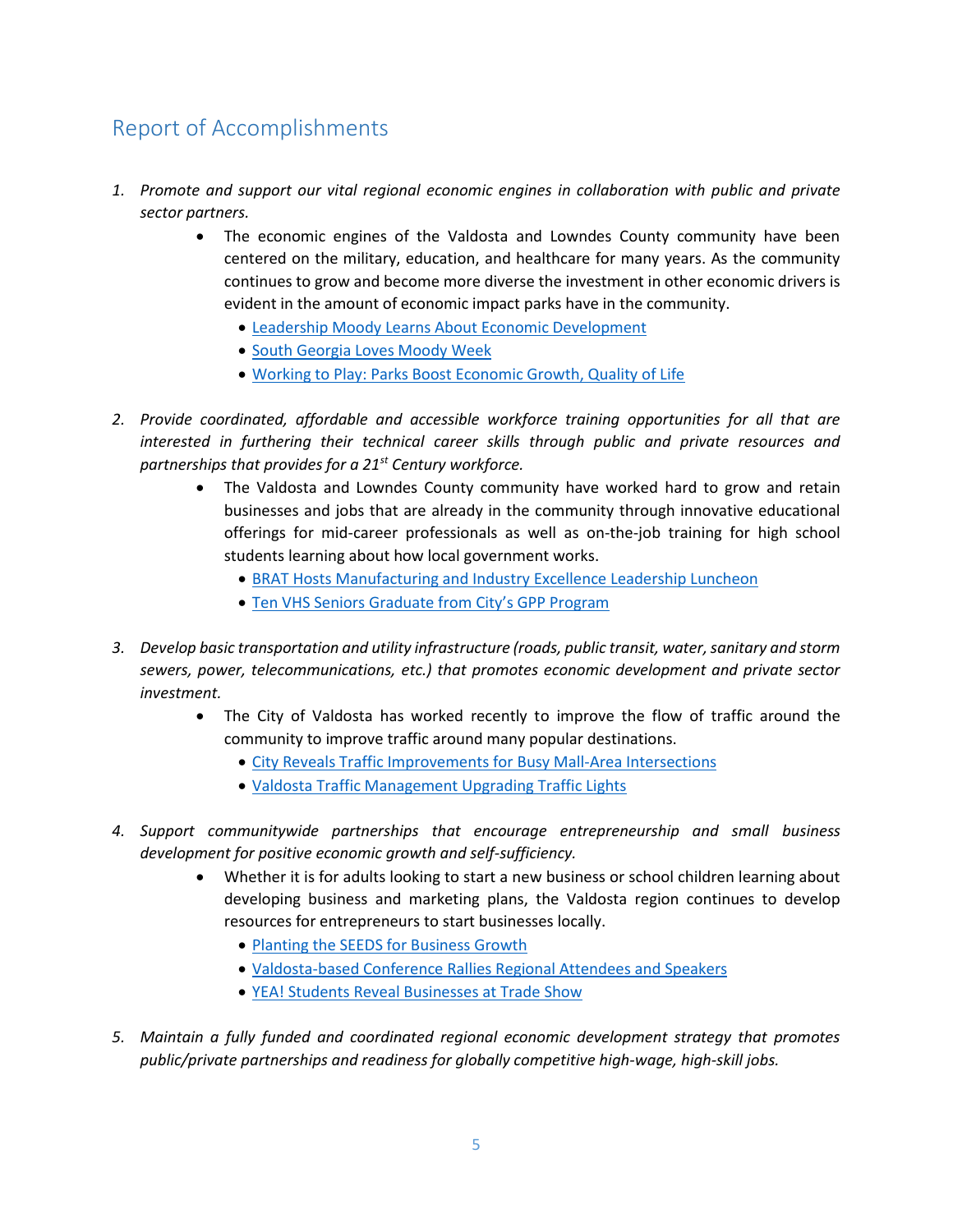- The Valdosta and Lowndes County community have come together this past year to focus on what drives economic development in the community and they are developing strategies to improve on what works and change what doesn't.
	- [Community Council Meeting Focused on Lowndes Economic Progress](https://www.valdostachamber.com/newsblog/community-council-meeting-focused-on-lowndes-economic-progress)
	- [Selection of Firm to Develop Community & Economic Development Strategy](https://onevaldostalowndes.com/valdosta-lowndes-region-announces-selection-of-visionfirst-advisors-to-develop-community-economic-development-strategy/)
- *6. Develop and support appropriate education programs in local schools that ensure students are ready for further education either at a university, technical college or on-the-job training which meet the needs of local employers in a 21st Century workforce.*
	- Local youth in the Valdosta and Lowndes County area continue to be engaged and involved in opportunities that allow them to learn about the community, gain first-hand experience about the challenges facing the community, and to give back to the community through enriching volunteering.
		- [Valdosta Youth Council Completes Productive Third Year](https://www.valdostacity.com/valdosta-youth-council-completes-productive-third-year)
		- [Youth Embark on Health-care Experience](https://www.valdostadailytimes.com/news/local_news/youth-embark-on-health-care-experience/article_3c3f3f12-07ab-50ec-9cff-4d5e41303ea7.html)
- *7. Promote healthy eating and active lifestyles throughout the community.*
	- Local organizations throughout the community are continuing to work to educate residents on healthy habits that promote healthy lifestyles.
		- [Local Partnerships Encourage Youth to be Heart Healthy](http://www.sgmc.org/Articles/local_partnerships_encourage_youth_to_be_heart_healthy.aspx)
		- [VSU Earns National Recognition for Supporting Healthy Living](https://www.valdosta.edu/about/news/releases/2018/06/vsu-earns-national-recognition-for-supporting-healthy-living.php)
- *8. Continue to provide high-quality, locally-based, low-cost healthcare to a growing regional population in Southern Georgia.*
	- South Georgia Medical Center and other healthcare providers continue to work to provide high-quality healthcare that is affordable to all residents of the community through programs like training new doctors to clinics that offer reduced cost care for those who need it.
		- [SGMC Welcomes VCOM Students](http://www.sgmc.org/Articles/sgmc_welcomes_vcom_students.aspx)
		- **[SGMC Renews Annual Support of Partnership Health Center](http://www.sgmc.org/Articles/sgmc_renews_annual_support_of_partnership_health_center.aspx)**
		- [VMC Helps Medicare Beneficiaries Get Affordable Healthcare](http://valdostatoday.com/news-2/local/2018/10/valdosta-medical-clinic-helps-medicare-beneficiaries-get-affordable-healthcare/)
- *9. Develop coordinated, highly-trained, emergency and disaster response teams to plan for and respond to emergencies, in order to make our community more resilient to the impacts of disaster.*
	- Local governments throughout Lowndes County continue to invest in training and technological resources to respond to emergencies throughout the community.
		- [City of Valdosta and Lowndes County Add Flood Mapping Resource](https://www.valdostacity.com/city-of-valdosta-and-lowndes-co-add-flood-mapping-resource-)
		- [Public Works Declared First Responders](https://www.valdostadailytimes.com/news/local_news/public-works-declared-first-responders/article_3827b15d-3f61-5191-a928-7351067678b6.html)
- *10. Implement land use and development management techniques that promote conservation of natural resources and mitigate impacts to wetland areas, while providing incentives to mitigate the impacts from existing development on conservation and wetland areas.*
	- As Valdosta and Lowndes County continue to develop into a more urban community there will always be challenges of balancing land use and development with the preservation of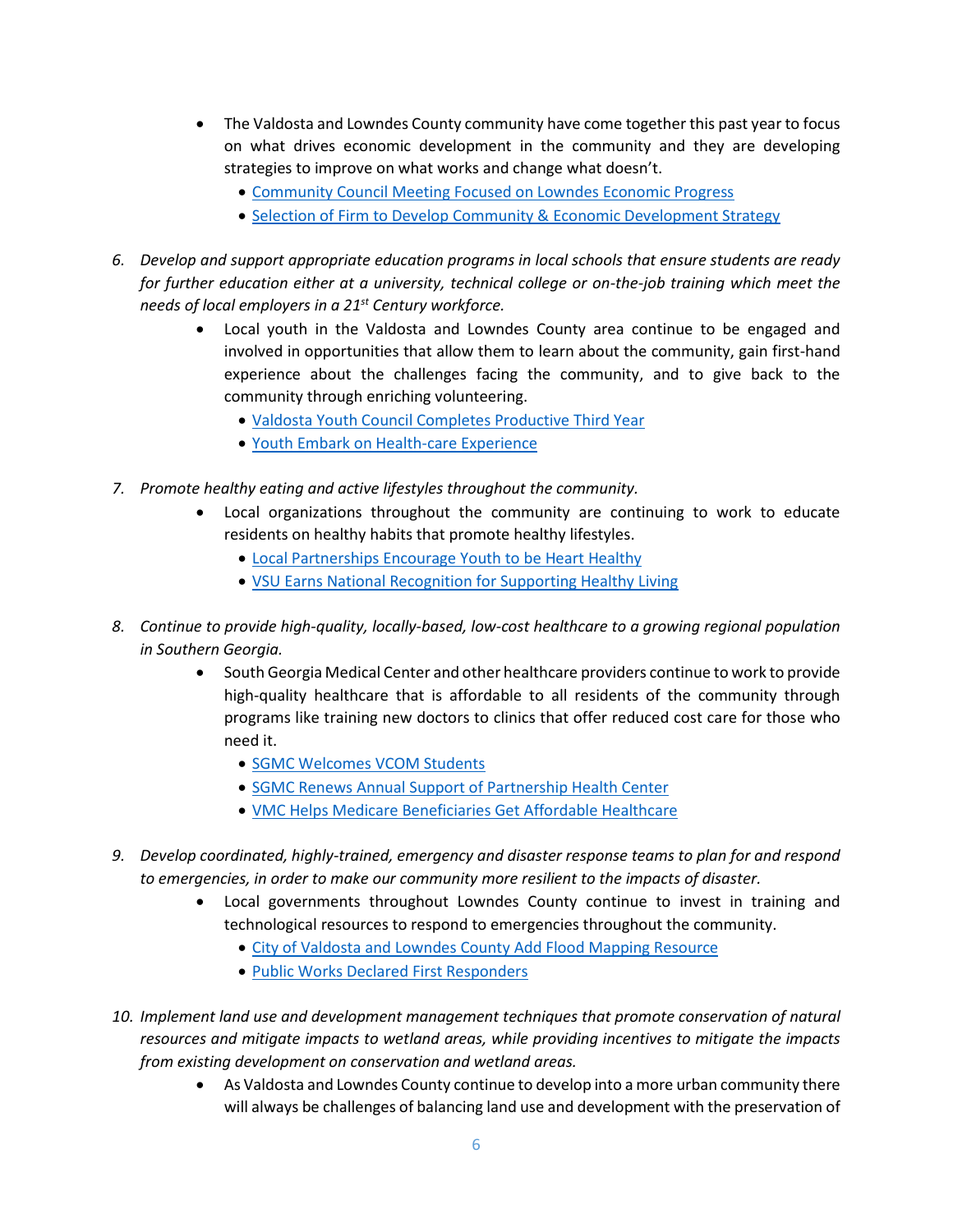natural resources and other impacts on the community. Local governments take these challenges very seriously and consider each proposed development carefully.

- [County Approves Branham Project](https://www.valdostadailytimes.com/news/local_news/county-approves-branham-project/article_5ff5b3c7-03ef-5663-be23-3eb93e352d0c.html)
- [County Tables Val-Del Road Zoning Case](https://www.valdostadailytimes.com/news/local_news/county-tables-zoning-case/article_e395514c-60f6-5e1b-a7e6-e2af61966f10.html)
- *11. Provide housing throughout the community that is safe, affordable and accessible to all income levels.*
	- Ensuring that safe, affordable and accessible housing is available to all residents of the community is important for local governments to plan for. A part of the planning process includes listening to the residents and developing new housing around the needs today and the future.
		- [City Talks About Neighborhood Revitalization](https://www.valdostacity.com/city-sets-stage-for-talks-about-neighborhood-revitalization)
- *12. Develop regional leadership in local government that promotes transparency, citizen engagement, and coordinated delivery of government services.*
	- Local governments in Lowndes County continue to be proactive in training staff and volunteer leaders to represent not only the community, but all of South Georgia. As the largest community in South Georgia, Valdosta and Lowndes County continues to provide regional leadership and set the example for surrounding communities.
		- [Locate SouthGeorgiaLEADS Expands Regional Impact, Graduates Second Cohort](http://www.buildlowndes.com/news/article/locate-south-georgialeads-expands-regional-impact-graduates-second-cohort)
		- **[Emergency Management Plans Open House](https://www.valdostadailytimes.com/news/local_news/emergency-management-plans-open-house/article_217a3e1b-f6df-581c-a024-b502c7711ef8.html)**
- *13. Develop land use management and community development policies that promote natural resource conservation, aesthetic urban design, access to community infrastructure and amenities, and balances private development rights.*
	- The communities in Lowndes County continue to develop through private investment in new homes, businesses and industries. To help maintain a desirable community for investment and to live and work in Valdosta has taken new measures to ensure properties throughout the city present positively the values of the community. The City of Remerton has recently supported reinvestment in its historic mill property that will provide housing for new residents.
		- [City Cracks Down on Parking](https://www.valdostadailytimes.com/news/local_news/city-cracks-down-on-parking/article_98dd8a35-ad87-583f-9177-a30810c6c774.html)
		- [Remerton OKs Old Mill Zoning](https://www.valdostadailytimes.com/news/local_news/remerton-oks-old-mill-zoning/article_c746ba7f-abe5-539a-a82e-945b7f1e1a3e.html)
		- [City Approves Blight Tax](https://www.valdostadailytimes.com/news/local_news/city-approves-blight-tax/article_734aaf10-2a84-530f-b890-d22464452992.html)
- *14. Promote recycling and renewable energy and resource efforts throughout the community through education on the impact and benefits of recycling and energy conservation and the use of renewable resources (ex; solar/wind power, water conservation, etc.).*
	- The City of Valdosta has been a leader in promoting renewable energy and water quality for many years and has continued to do so this past year. Other local government agencies are also installing renewable energy sources like the Valdosta Board of Education and Valdosta Regional Airport.
		- [Valdosta Receives APWA Award for 'Powering Up With Solar' Project](https://www.valdostacity.com/valdosta-receives-apwa-award-for-%E2%80%98powering-up-with-solar%E2%80%99-project)
		- ["Make & Take" Rain Barrel Lunch and Learn Informs Citizens on Ways to Conserve](https://www.valdostacity.com/%E2%80%9Cmake-take%E2%80%9D-rain-barrel-lunch-and-learn-informs-citizens-on-ways-to-conserve-water)  [Water](https://www.valdostacity.com/%E2%80%9Cmake-take%E2%80%9D-rain-barrel-lunch-and-learn-informs-citizens-on-ways-to-conserve-water)